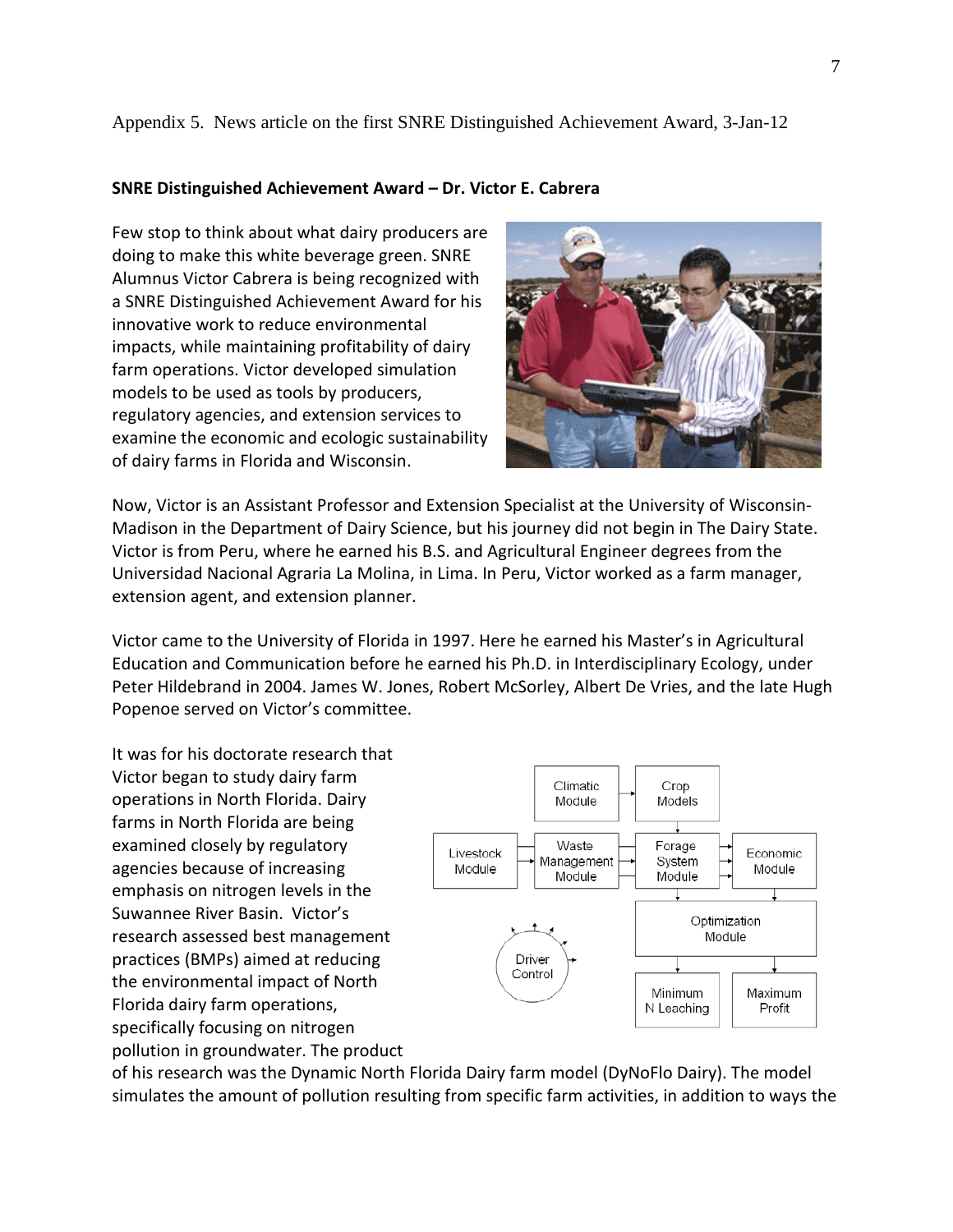farm managers can mitigate the pollution. This user-friendly computer application is a decision support system that takes into account environmental variables (e.g., climate and soils), different management practices (e.g., livestock, waste, and crop system management), and economic analyses.

The DyNoFlo Dairy farm model can be used to evaluate both the economic and the ecologic sustainability of these farms under varying climatic conditions. The model first simulates the flow of nitrogen through cows to weight gain, reproduction, milk production, and waste. It also



simulates the waste management, including flushing the waste into storage ponds and its application to crop fields via irrigation. Then the model estimates the accumulation of nitrogen into different crops or its leaching into soil. It examines how nitrogen leaching differs between years that are wet and cold (e.g., El Niño years), neutral, or dry and warm (e.g., La Niña years). The economic component then calculates a monthly profit from the livestock, waste, and crop simulations. With this information, the model uses linear programming to develop management strategies that maximize or minimize these functions given certain restrictions. For example, the model can minimize nitrogen leaching under different farm conditions (e.g. number of cows or different crop rotations) and profit levels or the model can maximize the farm's profit, which is limited by the levels of nitrogen leaching. This allows the farm managers to make seasonal adjustments to cow feed, cow numbers, and sprayfield crops so levels of nitrogen leaching remain low without impacting profit.

After leaving the University of Florida, Victor spent two years as an Assistant Professor and Extension Dairy Specialist at New Mexico State University. Then Victor moved on to the University of Wisconsin-Madison. Victor's recent research focuses on modeling the effects of intensification of Wisconsin dairy farms on farm performance and economic decision-making of improved dairy farm management technologies. The results of this work provide important information concerning factors that determine the efficiency of dairy farms. He is currently working on three large projects: one on improving feed efficiency of dairy cattle, another on improving dairy cattle reproductive efficiency, and another on assessing the impacts of feed supplementation on organic and grazing dairy farm systems.